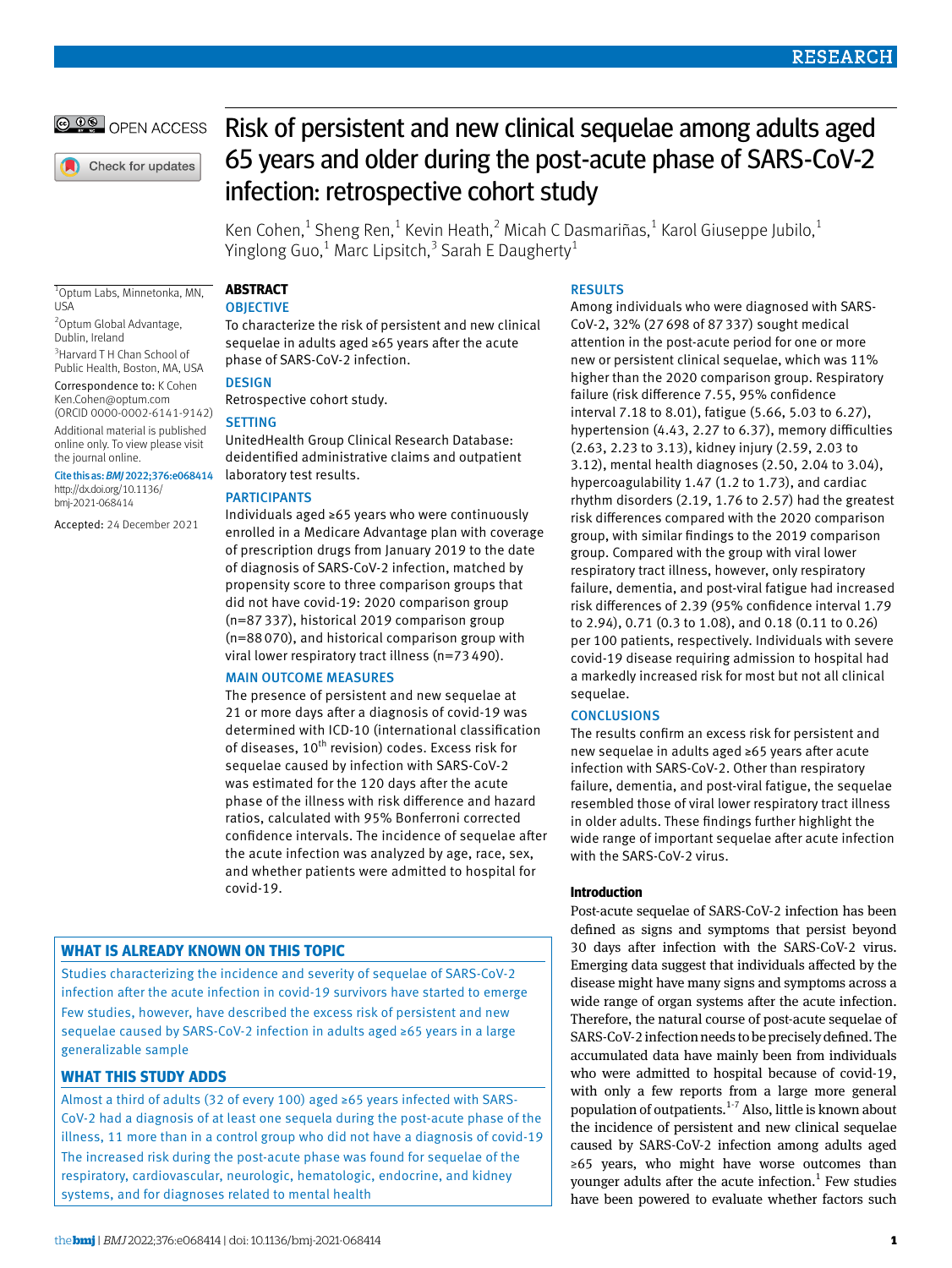as advancing age, sex, race, and admission to hospital for covid-19 modify the risk of clinical sequelae in the post-acute phase of the illness in older individuals.

We have estimated the excess risk and hazard ratios of persistent and new clinical sequelae caused by SARS-CoV-2 infection among adults aged ≥65 years during the post-acute phase of infection. This analysis of a large generalizable sample of Medicare patients used ICD-10 (international classification of diseases,  $10<sup>th</sup>$  revision) codes in claims that provided the power to evaluate associations across subgroups of older individuals.

#### **Methods**

#### Data source

We used two data sources within the UnitedHealth Group Clinical Research Database: deidentified administrative outpatient and inpatient claims, and outpatient laboratory results for SARS-CoV-2 infection. All data were for individuals who were enrolled in a Medicare Advantage plan with coverage of prescription drugs through one large national health insurance provider in the US.

#### Study population

#### SARS-CoV-2 infection group

Individuals were aged ≥65 years in 2020 and had: a primary, secondary, or tertiary diagnosis of covid-19, identified by an administrative claim with an ICD-10 code of U07.1, or B34.2 or B97.29 before 1 April 2020; or a report of a positive SARS-CoV-2 polymerase chain reaction (PCR) test in the outpatient laboratory dataset. We included ICD-10 codes B34.2 and B97.29 because many physicians used these codes early in the pandemic to clinically diagnose infection before the US Centers for Disease Control and Prevention recommended U07.1 as the primary code for clinical diagnosis on 1 April 2020.

Group members were required to have continuous enrollment in Medicare Advantage with coverage of prescription drugs from 1 January 2019 to the index date, which was the date of the first diagnosis of covid-19 or the date of a positive PCR test. If an individual had both dates, we took the earliest of these as the index date.

A preliminary analysis indicated that individuals on Medicare Special Needs Plans were different from most members who were diagnosed as having covid-19, and therefore we excluded individuals who were enrolled in Special Needs Plans in the calendar month before their index date (n=32584). We also excluded individuals with a positive SARS-CoV-2 antibody serology test without a reported infection (n=4667) because an index date for covid-19 was not possible. Finally, we excluded individuals with a diagnosis ICD-10 code of only B34.2 or B97.29 (n=5264) on or after 1 April 2020. The study period for the primary analysis was from 1 January 2020 to 31 December 2020.

#### 2020 comparison group

Individuals were enrolled in Medicare Advantage with coverage of prescription drugs, were aged ≥65 years in 2020, and did not have a clinical diagnosis related to covid-19 or a positive PCR test in 2020. Continuous enrollment in the health plan was required from 1 January 2019 to a randomly assigned index date drawn from the SARS-CoV-2 infection group. Individuals enrolled in Special Needs Plans in the calendar month before their assigned index date were excluded (n=178647).

# 2019 comparison group

We created this historical comparison group to account for ascertainment bias as a result of reduced use of healthcare services during the 2020 pandemic (eFigure 1a). Individuals aged ≥65 years in 2019 were required to have been continuously enrolled in Medicare Advantage with coverage of prescription drugs from 1 January 2018 to a randomly assigned index month and day in 2019 drawn from the corresponding 2020 dates in the SARS-CoV-2 infection group. Individuals participating in Special Needs Plans in the calendar month before their assigned index date were excluded (n=192705).

#### Viral lower respiratory tract illness

We created this historical comparison group to evaluate the clinical sequelae specific to SARS-CoV-2 infection because many serious viral illnesses carry a risk of developing morbidity after the acute illness (eFigure 1b). The viral lower respiratory tract illness group included individuals aged ≥65 years in the year they were diagnosed as having a viral lower respiratory tract illness, defined as any of the following: influenza (J09, J10, J11), non-bacterial pneumonia (J12, J18.9), acute bronchitis (J20), acute lower respiratory infection (J22), or chronic obstructive pulmonary disease with acute lower respiratory infection (J44.0), between 1 January and 31 December 2017; 1 January and 31 December 2018; or 1 January and 31 December 2019. We included exacerbation of chronic obstructive pulmonary disease because in these patients the disease is typically induced by a virus and identified only with code J44.0. Observations from each of these time periods were combined to form a viral lower respiratory tract illness comparison group. We defined the index date as the date of the first diagnosis of a viral lower respiratory tract illness. Individuals were required to have been continuously enrolled in Medicare Advantage with coverage of prescription drugs from 1 January of the year before the index date. Individuals participating in Special Needs Plans in the calendar month before their assigned index date were excluded (n=96821).

#### Main outcomes

We used ICD-10 codes to identify diagnoses from the administrative claims data from 1 January to 31 December for each group (see eTable 1 for ICD-10 classification details). We grouped clinically similar diagnoses to examine potential associations between covid-19 and different organ systems or disease groups, and included atopic dermatitis as a negative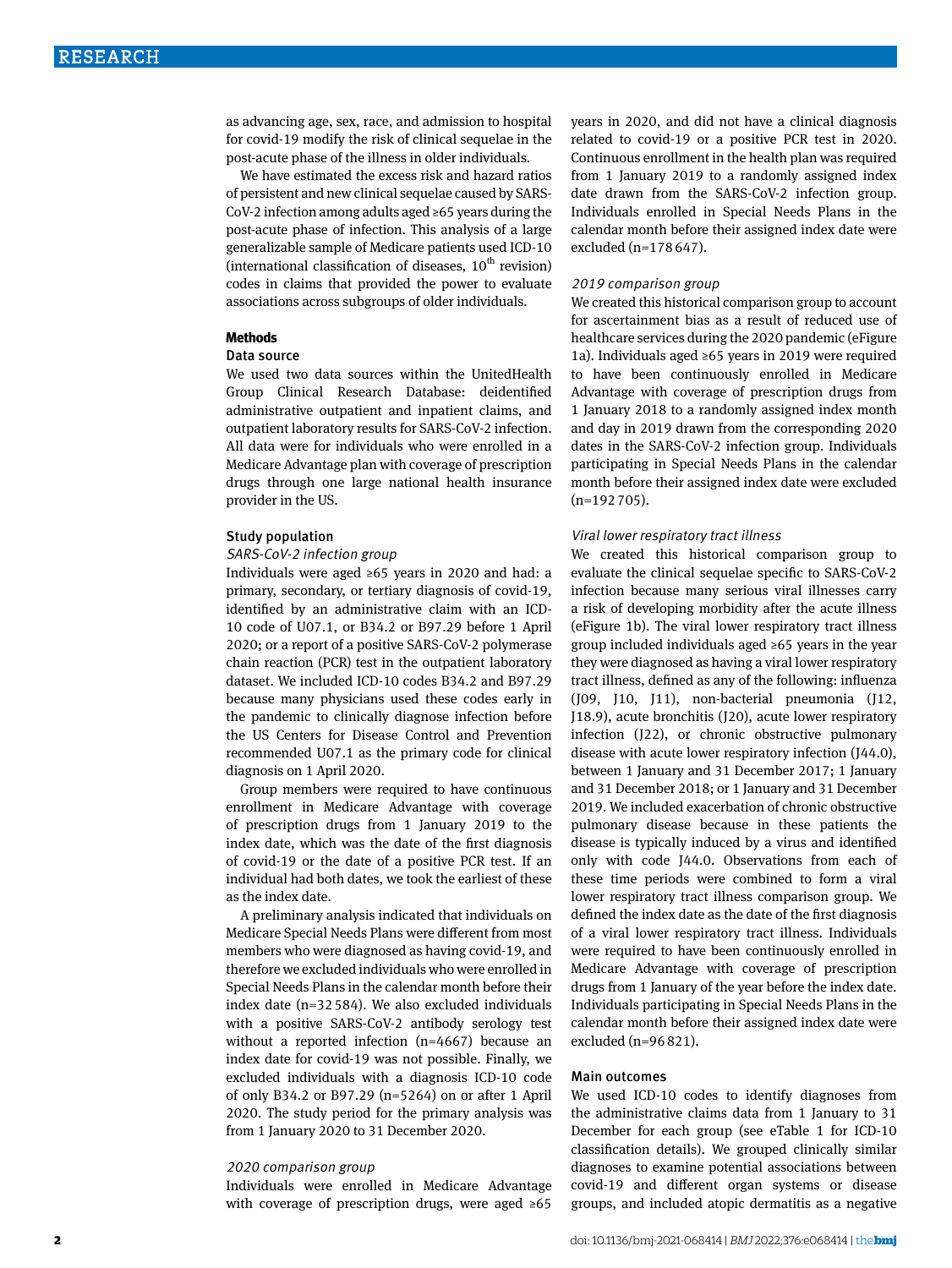control.<sup>8</sup> For each event, we identified a population that was at risk for the diagnosis, defined as those who had no record of that diagnosis in the year before the index date up to 14 days before the index date. We used 14 days before the index date to account for a possible time lag from having covid-19 to getting a test, and the time lag of having a diagnosis of covid-19 (eTable 3 and eFigure 3). We identified persistent events as diagnoses that were reported in both the acute period (from 14 days before the index date to 20 days after the index date) and the post-acute period  $(≥21$  days after the index date), and new events as new diagnoses reported during the post-acute period. We considered all diagnoses to be binary.

#### Study variables

To assess the health status of individuals, we looked at the calendar year before the index date up to 14 days before the index date and identified: Charlson and Elixhauser comorbidities; previous clinical conditions; and previous visits to a primary care physician, cardiologist, or nephrologist. We also determined total hospital length of stay within the previous calendar year; information on race (non-Hispanic white, non-Hispanic black, non-Hispanic Asian, Hispanic, and other races); and other demographic information (age, sex, and socioeconomic status) in the previous calendar year. Information on race for individuals was current up to June 2019. Index scores for socioeconomic status specific to zip codes<sup>9</sup> were derived from the 2017 American Community Survey five year estimate data.<sup>10</sup> For predicting propensity scores, missing values for socioeconomic status scores were imputed with population medians, and missing values for sex, US state, and race were imputed with reference categories (female, not belonging to the top 10 US states with the most individuals infected with SARS-CoV-2, and multi-racial, respectively). For subsequent subgroup statistical inference, individuals with corresponding missing values were excluded. We also accounted for the month of the actual or assigned index dates of individuals to adjust for seasonality effects.

#### Follow-up periods

After a diagnosis of covid-19 or a positive PCR test, patients were observed for persistent or new diagnoses. The follow-up period started 21 days after the index date and continued to a persistent or new event, disenrollment from the insurance plan (as a result of death or withdrawal), or the end of the study period (31 December 2020 for the SARS-CoV-2 infection group and the 2020 comparison group, 31 December 2019 for the 2019 comparison group, or 31 December of each year used to construct the viral lower respiratory tract illness group), whichever occurred first.

### Statistical analysis

#### Propensity score matching

We used matching by propensity score to create three comparison groups (2020 and 2019 comparison groups, and the viral lower respiratory tract illness

group) that were similar to the SARS-CoV-2 group in terms of baseline characteristics and relevant confounders.11 We estimated a propensity score for each individual based on 120 variables by logistic regression with ridge penalty,  $12^{13}$  as explained in the methods (study variables).

Because of the large study sample (n=2895943) of the SARS-CoV-2 and 2020 comparison groups, we did not perform conventional 1:1 nearest neighbor matching. Instead, we generated 40000 bins based on propensity scores, and in each small bin, we created sets of individuals of equal size from the SARS-CoV-2 and 2020 comparison groups. We matched within the bins and then combined all sets to form the propensity matched 2020 group. This process was repeated for the 2019 comparison group, but we reduced the bin count to 1000 to improve the matching rate. A bin count of 1000 allows a high matching rate such that the results from the 2020 and 2019 control groups were comparable. We also included a sensitivity analysis (eTable 4c-d and eFigure 2d) by exactly matching the condition of dementia as well as matching by propensity score, because we found imbalance issues with dementia and other related neurological disorders when matching by propensity score only for the 2019 comparison group. For the viral lower respiratory tract illness comparison group, we used 1:1 nearest neighbor matching with a caliper of 0.2 because the sample size of the this group was much smaller than the 2020 comparison group and 1:1 nearest neighbor matching was less computationally intensive. We assessed covariate balance after matching by absolute standardized mean difference. Plots of absolute standardized mean difference for selected important variables (eFigure 2a-d) and for all 120 variables (eTable 2) showed that the three comparison groups were well matched to the SARS-CoV-2 infection group.

#### Data analysis

We evaluated differences in demographic and clinical factors between the SARS-CoV-2 infected group and the comparator group before matching (with the two sided Student's t test and Pearson  $\chi^2$  test to compare numeric and categorical factors, respectively). We also determined the proportion of individuals in the SARS-CoV-2 and comparison groups matched by propensity score with none, one, or more than one persistent or new diagnosis in the period after the acute infection. Individuals in the SARS-CoV-2 group with less than 21 days of data from the index date were excluded from our analyses, along with their matched pairs. A similar investigation was performed to look at individuals with persistent or new diagnoses by subgroup (age, race, sex, and admitted to hospital for covid-19). We also evaluated the significance of the interaction between SARS-CoV-2 infection status and these subgroups in having at least one new or persistent sequela after the acute infection. We used McNemar's test to evaluate the difference in proportion from these analyses after matching.

In our main analysis, we evaluated the risk for each new or persistent clinical diagnosis in the period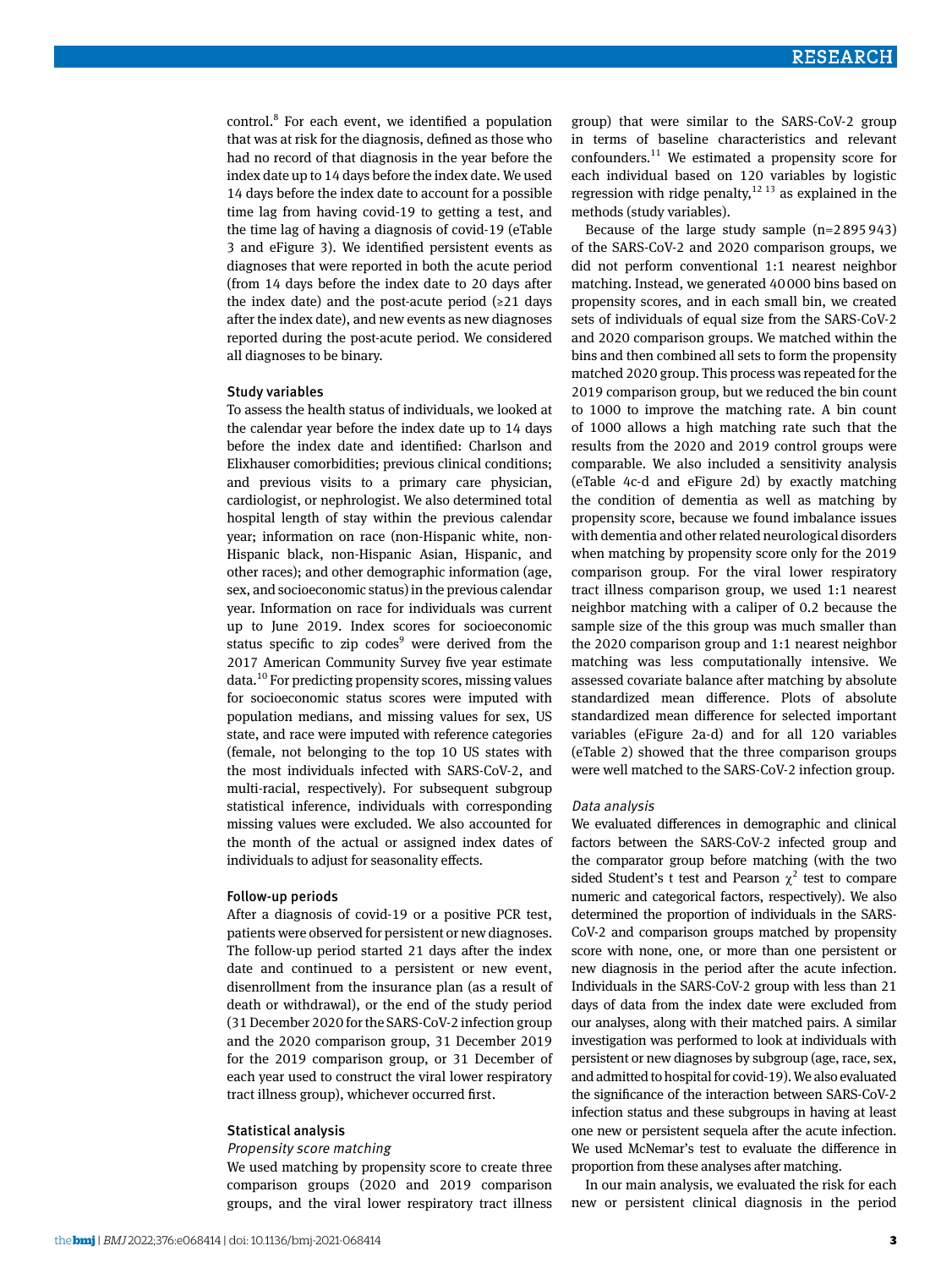after the acute infection in the at risk population by computing risk difference and hazard ratios. We applied the Kaplan-Meier estimator to obtain the cumulative incidence<sup>14</sup> of a given diagnosis for the SARS-CoV-2 and comparison groups in the 141 days after the index date. We defined the risk difference as the difference between the cumulative incidence of the SARS-CoV-2 group and the comparison group. Statistical inference to estimate the risk difference was conducted with bootstrapping. We sampled matched pairs of individuals with replacement from the SARS-CoV-2 group and the comparison group to construct the 95% confidence interval of the risk difference. Corresponding bootstrapped statistical tests for the Kaplan-Meier based risk difference were one sided:

H<sub>o</sub>: SARS-CoV-2 cumulative incidence – comparison group cumulative incidence ≤0

H<sub>a</sub>: SARS-CoV-2 cumulative incidence – comparison group cumulative incidence >0

We also tested the proportional hazards assumption with Schoenfeld residuals, $15$  and estimated hazard ratios with 95% confidence intervals with Cox proportional hazards models and robust variance estimation with clustering for matched pairs.<sup>16</sup> Corresponding statistical tests for hazard ratios were also one sided.

To overcome the problem of multiple comparisons, we applied the Bonferroni correction for P values and confidence intervals by multiplying P values by N and estimating confidence intervals (calculated as  $((1-(0.05\div N)) \times 100\%)$ , where N=53 was the number of outcomes tested in the main analysis. For all data analyses, we used R with survminer,<sup>17</sup> survival,<sup>18</sup> glmnet,<sup>19</sup> and stats<sup>20</sup> libraries.

#### Subgroup analysis

We performed stratified analyses by four demographic and clinical factors with the SARS-CoV-2 cohort and the 2020, 2019, and viral lower respiratory tract illness comparison groups, looking at age (65–74, ≥75), sex (men, women), race (non-Hispanic white, non-Hispanic black), and admission to hospital for covid-19 (yes, no). The analysis was limited to white and black races because the other racial groups were small. We performed matching by propensity score within each group for age, race, and sex before calculating the risk difference. The original full sample propensity score matching was maintained when we evaluated the interaction between infection status and admission to hospital for covid-19. To test for interactions, we evaluated the significance of the fitted coefficient for the interaction term (the interaction between the exposure and a dummy variable of each subgroup) in a linear model including main effect variables, with a Bonferroni correction ( $n=53 \times$  number of levels in each subgroup).

### Patient and public involvement

Patients and the public were not directly involved in the study. Several members of the public who had recovered from covid-19 read and provided feedback on our manuscript.

#### **Results**

We identified 133366 individuals aged ≥65 years infected with the SARS-CoV-2 virus in 2020 who met our study criteria (fig 1). After matching by propensity score, we identified 132847 matched pairs for the primary (2020) comparison group (99.6% of SARS-CoV-2 individuals matched), 133266 matched pairs for the secondary (2019) comparison group (99.9% of SARS-CoV-2 individuals matched), and 113190 matched pairs for the viral lower respiratory tract illness comparison group (84.9% of SARS-CoV-2 individuals matched) (eFigure 1a and eFigure 1b). Individuals (or their match) with less than 21 days of data after the index date were excluded, resulting in a final analytic dataset of 87337 SARS-CoV-2 individuals matched to 2020 individuals, 88070 SARS-CoV-2 individuals matched to 2019 individuals, and 73490 SARS-CoV-2 individuals matched to individuals in the viral lower respiratory tract illness group.

Relative to their unmatched 2020 and 2019 comparison groups, individuals with SARS-CoV-2 infection were more likely to be older, men, have a lower socioeconomic status index, be of black or Hispanic race, live in midwestern and northeastern US states, have had a pre-existing comorbidity, have had a longer inpatient hospital stay during the preceding year, and have visited a primary care physician, cardiologist, or nephrologist more often (all P≤0.05). We found similar patterns between the SARS-CoV-2 individuals and those with viral lower respiratory tract illness although the lower respiratory tract illness group was more likely to smoke and have asthma (table 1).

Among individuals infected with SARS-CoV-2 matched to the 2020 cohort, 68% did not have new or persistent diagnoses in the post-acute phase that required medical attention during the follow-up period, 16% had one diagnosis that required medical attention, and 16% had two or more diagnoses in the post-acute phase that required medical attention (table 2).) Overall, >70% of patients in the postacute phase had new onset compared with persistent sequelae. Pulmonary embolism and respiratory failure were the exceptions, where the majority of events occurred during the acute phase and therefore were considered persistent during the post-acute phase (eTable 6a-c).

The proportion of individuals with one or more sequelae in the SARS-CoV-2 group was 11% higher than the 2020 comparison group, 7.9% higher than the 2019 comparison group, and 1.4% lower than the viral lower respiratory tract illness infection group. For the subgroup of individuals admitted to hospital because of covid-19, estimated risk differences for at least one sequela were 23.6%, 19%, and 8.9% relative to the 2020, 2019, and viral lower respiratory tract illness comparison groups, respectively (table 3).

Increased risks for clinical sequelae after acute covid-19 infection were consistently seen for many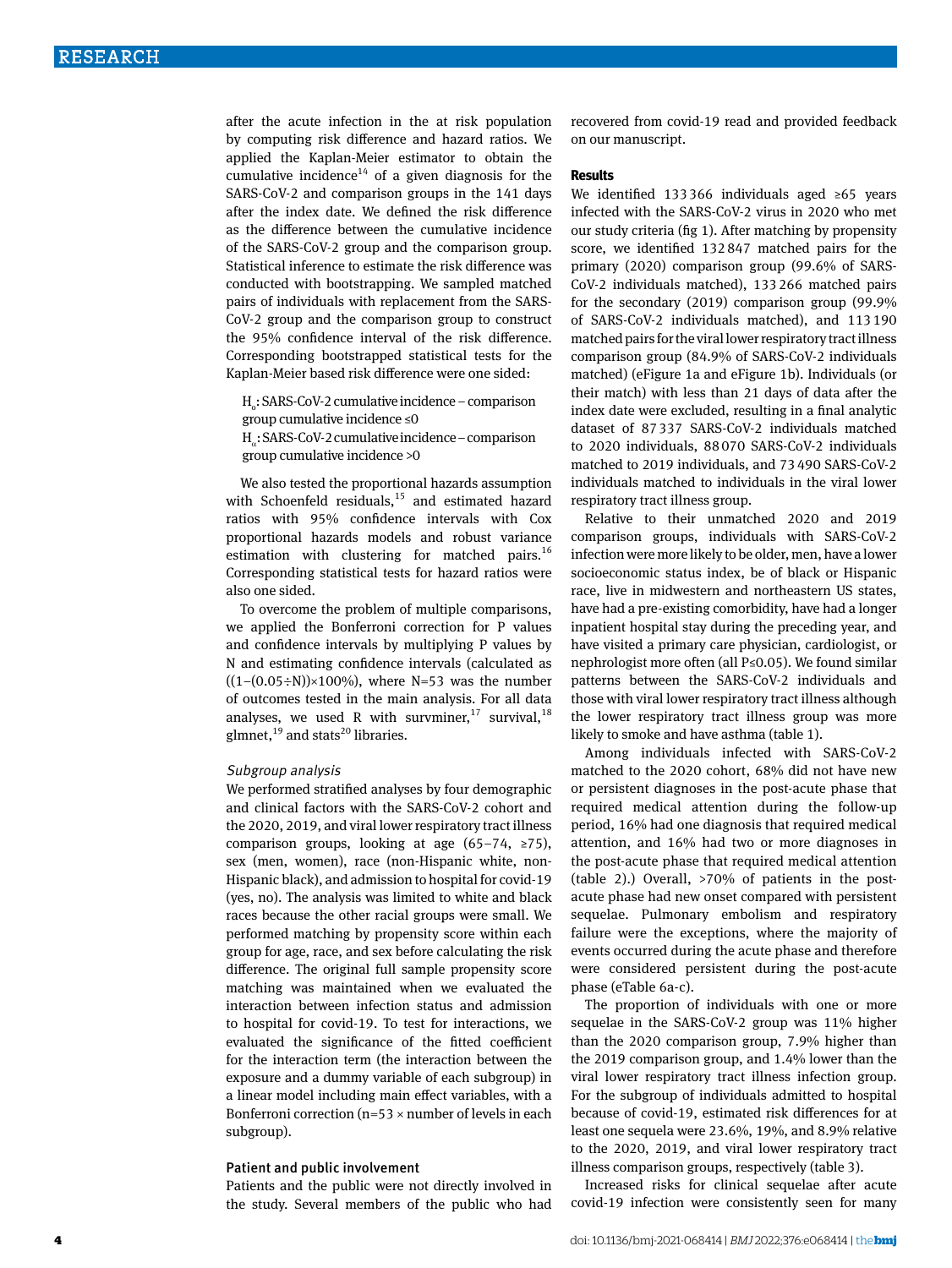

Fig 1 | Flowchart of 2020 cohort sample. PCR=polymerase chain reaction; ICD-10=international classification of diseases, 10th revision

diagnoses compared with the 2020 and 2019 comparison groups. Figure 2 summarizes the most common diagnoses, and eTables 4a-b the less common diagnoses. Compared with the 2020 comparison group, estimates for risk difference for post-acute sequelae caused by SARS-CoV-2 infection ranged from 0.55 per 100 people for liver test abnormalities (95% confidence interval 0.29 to 0.80), to 4.43 for hypertension (2.27 to 6.37), and 7.55 for respiratory failure (7.18 to 8.01) (eTable 4a). Estimates for hazard ratios ranged from 1.76 (95% confidence interval 1.58 to 1.97) for mental health disorders up to 7.55 (6.70 to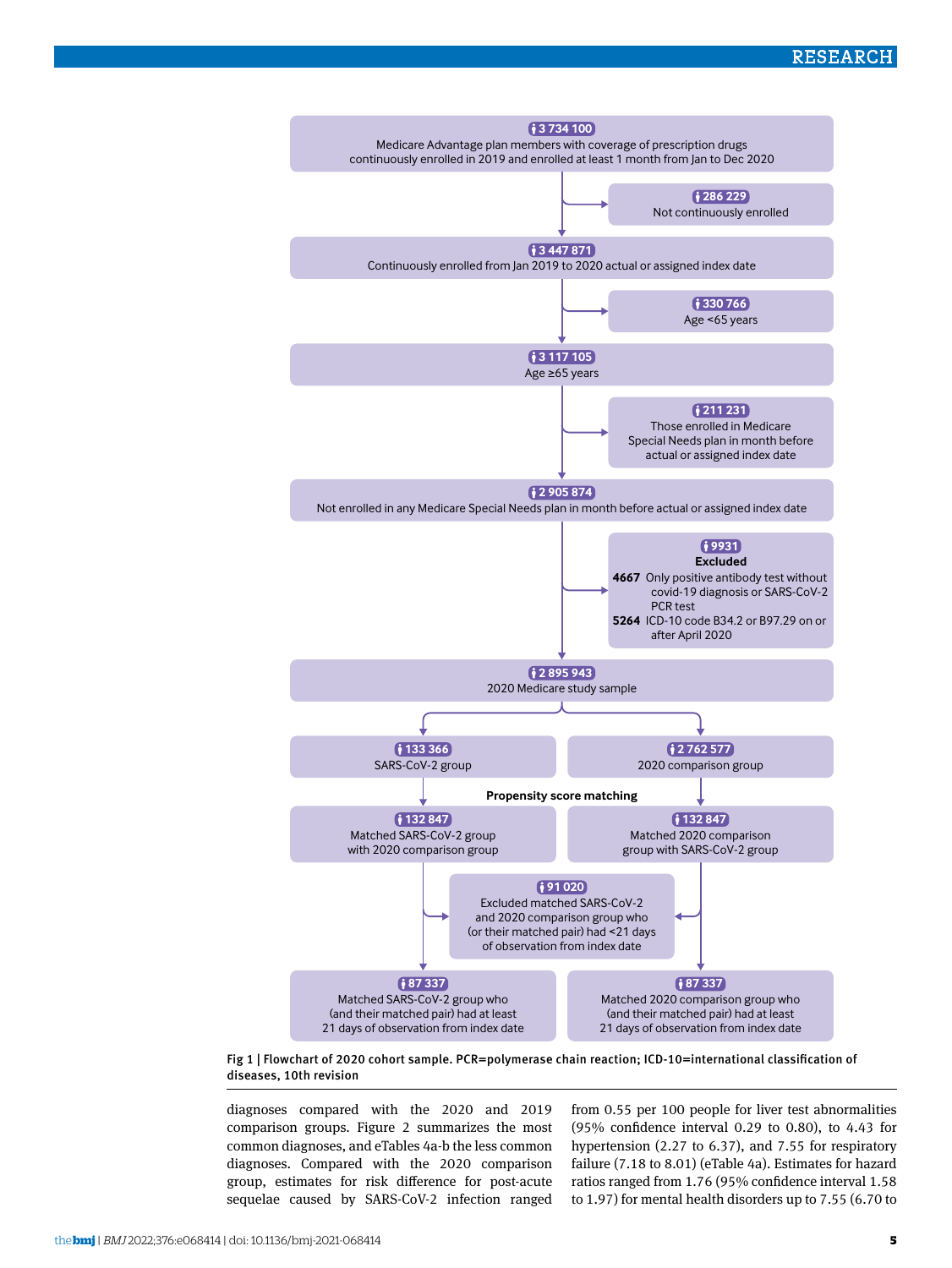Table 1 | Demographics, previous comorbidities and conditions, and clinical factors among Medicare adults aged ≥65 years matched by propensity score. Data are number (%) of participants unless stated otherwise

| Characteristic                      | Total 2020 population    | 2020 SARS-CoV-2 infected | 2020 comparison          | 2019 comparison          | <b>vLRTI</b>     |
|-------------------------------------|--------------------------|--------------------------|--------------------------|--------------------------|------------------|
| <b>Total No</b>                     | 2895943                  | 133366                   | 2762577                  | 2756247                  | 829042           |
| Median (IQR) No of observation days | 78 (30-175)              | 56 (27-148)              | 79 (30-176)*             | 80 (30-176)*             | 233 (84-317)*    |
| Mean (SD) age (years)               | 75.7 (7.0)               | 76.9 (7.7)               | $75.7(6.9)$ *            | $75.7(7.0)$ *            | $77.1 (7.7)^*$   |
| Median (IQR) age (years):           | 74 (70-80)               | 75 (71-82)               | 74 (70-80)*              | 74 (70-80)*              | 76 (71-82)*      |
| 65-74                               | 1498232(52)              | 61641 (46)               | $1436591(52)$ *          | 1419088 (52)*            | 367063 (44)*     |
| 274                                 | 1397711 (48)             | 71725 (54)               | 1325986 (48)*            | 1337159 (49)*            | 461979 (56)*     |
| Male sex                            | 1227545 (42)             | 58 110 (44)              | 1169435 (42)*            | 1163549 (42)*            | 342992 (41)*     |
| SES index:                          |                          |                          |                          |                          |                  |
| Mean (SD)                           | 53(2.8)                  | 52 (2.9)                 | 53 $(2.8)$ *             | 53 $(2.8)$ *             | 52 $(2.8)$ *     |
| Median (IQR)                        | $53(51-54)$              | $52(51-54)$              | 53 $(51-54)^*$           | 53 $(51-54)^*$           | 52 (51-54)*      |
| Race:                               |                          |                          |                          |                          |                  |
| White                               | 2317481 (80)             | 103918 (78)              | 2213563 (80)*            | 2 2 1 4 3 0 7 (80)*      | 692 232 (84)*    |
| Black                               | 262 336 (9.1)            | 14498 (11)               | 247838 (9.0)*            | 262483 (9.5)*            | 69592 (8.4)*     |
| Asian                               | 60403 (2.1)              | 1926 (1.4)               | 58 477 (2.1)*            | 58459 (2.1)*             | $14981(1.8)$ *   |
| Hispanic                            | 53458 (1.8)              | 4559(3.4)                | 48 899 (1.8)*            | 50932 (1.8)*             | $15458(1.9)$ *   |
| Other                               | 202 265 (7.0)            | 8465 (6.3)               | 193800 (7.0)*            | $170066(6.2)$ *          | 36779 (4.4)*     |
| Index month:                        |                          |                          |                          |                          |                  |
| Before March                        | $\qquad \qquad -$        | 219(0.2)                 | $\qquad \qquad -$        | $\qquad \qquad -$        | 283746 (34)*     |
| March                               |                          | 2776 (2.1)               |                          | $\qquad \qquad -$        | 93663 $(11)^*$   |
| April                               | $\qquad \qquad -$        | 7561 (5.7)               | $\equiv$                 | $\equiv$                 | 69058 (8.3)*     |
| May                                 | $\overline{\phantom{0}}$ | 6617 (5.0)               | $\overline{\phantom{0}}$ | $\overline{\phantom{0}}$ | $58561(7.1)$ *   |
| June                                |                          | 8441 (6.3)               |                          | $\overline{\phantom{0}}$ | 45 576 (5.5)*    |
| July                                | $\overline{\phantom{m}}$ | 14 14 5 (11)             | $\overline{\phantom{m}}$ | $\overline{\phantom{m}}$ | $36040(4.3)$ *   |
| August                              |                          | 9319 (7.0)               | $\qquad \qquad -$        | $\overline{\phantom{m}}$ | 34 320 (4.1)*    |
| September                           | $\qquad \qquad -$        | 7843 (5.9)               | $\qquad \qquad -$        | $\qquad \qquad -$        | 38780 (4.7)*     |
| October                             | $\qquad \qquad -$        | 13675 (10)               | $\qquad \qquad -$        | $\qquad \qquad -$        | $44873(5.4)$ *   |
| November                            | $\overline{\phantom{0}}$ | 26464(20)                | $\overline{\phantom{0}}$ | $\qquad \qquad -$        | 51 150 $(6.2)$ * |
| December                            | $\equiv$                 | 36 306 (27)              | $\overline{\phantom{m}}$ | $\overline{\phantom{0}}$ | 73 275 (8.8)*    |
| Previous comorbidity:               |                          |                          |                          |                          |                  |
| Any comorbidityt                    | 2617399 (90)             | 127379 (96)              | 2490020 (90)*            | 2505137 (91)*            | 789892 (95)*     |
| 1 comorbidityt                      | 374310 (13)              | 10535 (7.9)              | 363775 (13)*             | 346231 (13)*             | 70 360 (8.5)*    |
| 2 comorbiditiest                    | 394851 (14)              | 12622 (9.5)              | 382229 (14)*             | 369691 (13)*             | 87796 (11)*      |
| 3 comorbiditiest                    | 368 671 (13)             | 13 28 2 (10)             | 355389 (13)*             | 350749 (13)*             | 94924 (11)*      |
| 4 comorbiditiest                    | 343 162 (12)             | 14 110 (10)              | 329052 (12)*             | 326126 (12)*             | 95725 (12)*      |
| ≥5 comorbiditiest                   | 1136405 (39)             | 76830 (57)               | 1059575 (38)*            | 1112340 (40)*            | 441 087 (53)*    |
| AIDS/HIV                            | 3650(0.1)                | 233 (0.2)                | $3417(0.1)$ *            | 3251 $(0.1)^*$           | $1067(0.1)^{*}$  |
| Alcohol abuse                       | 42 132 (1.5)             | 2267(1.7)                | 39 865 (1.4)*            | 39 219 (1.4)*            | $11636(1.4)$ *   |
| Anemia                              | 484 980 (17)             | 35 128 (26)              | 449852 (16)*             | 483675 (18)*             | 197044 (24)*     |
| Cerebrovascular disease             | 364782 (13)              | 25 470 (19)              | 339312 (12)*             | 367 388 (13)*            | $141848(17)$ *   |
| Chronic pulmonary disease           | 578650 (20)              | 35 5 27 (27)             | 543 123 (20)*            | 582790 (21)*             | 311533 (38)*     |
| Coagulopathy                        | 94781 (3.3)              | 6473 (4.9)               | 88308 (3.2)*             | 94093 (3.4)*             | 39 986 (4.8)     |
| Congestive heart failure            | 334654 (12)              | 26 306 (20)              | 308 348 (11)*            | 325 547 (12)*            | $168163(20)$ *   |
| Dementia                            | 145766 (5.0)             | 18971 (14)               | 126795 (4.6)*            | 142 945 (5.2)*           | 64 367 (7.8)*    |
| Depression                          | 348236 (12)              | 24 260 (18)              | 323976 (12)*             | 333 307 (12)*            | 118630 (14)*     |
| Drug abuse                          | 54651 (1.9)              | 3137 (2.4)               | $51514(1.9)$ *           | 50905 (1.8)*             | $17710(2.1)$ *   |
| Fluid and electrolyte disorders     | 343320 (12)              | 26 401 (20)              | 316919 (12)*             | 344712 (13)*             | $149004(18)$ *   |
| Hypertension                        | 2081772 (72)             | 107473 (81)              | 1974299 (72)*            | 2011264 (73)*            | 651432 (79)*     |
| Hypothyroidism                      | 605 081 (21)             | 32 165 (24)              | $572916(21)$ *           | $585973(21)$ *           | $193899(23)*$    |
| Liver disease                       | 172 336 (6.0)            | 10 2 26 (7.7)            | 162 110 (5.9)*           | $164101(6.0)*$           | $54011(6.5)^{*}$ |
| Lymphoma                            | 30599 (1.1)              | 1926 (1.4)               | $28673(1.0)$ *           | $29313(1.1)$ *           | $15068(1.8)$ *   |
| Metastatic cancer                   | 50143 (1.7)              | 2934 (2.2)               | 47 209 $(1.7)^*$         | 47 237 $(1.7)^*$         | 23588 (2.8)*     |
| Moderate to severe liver disease    | 11522 (0.4)              | 866 (0.6)                | $10656(0.4)$ *           | $10958(0.4)$ *           | 4892 $(0.6)$ *   |
| Myocardial infarction               | 110805 (3.8)             | 7989 (6)                 | $102816(3.7)^{*}$        | 109 485 (4.0)*           | 48 262 (5.8)*    |
| Obesity                             | 478 902 (17)             | 27 967 (21)              | 450935 (16)*             | 469062 (17)*             | 135 145 (16)*    |
| Other neurological disorders        | 359978 (12)              | 31807 (24)               | 328171 (12)*             | 356072 (13)*             | 148 387 (18)*    |
| Paralysis                           | 53159 (1.8)              | 5260 (3.9)               | 47 899 $(1.7)$ *         | 52773 (1.9)*             | $23659(2.9)$ *   |
| Peptic ulcer disease                | 37722 (1.3)              | 2650(2.0)                | 35 072 (1.3)*            | 39 164 (1.4)*            | $15315(1.8)$ *   |
| Peripheral vascular disease         | 570440 (20)              | 38078 (29)               | 532 362 (19)*            | 547 994 (20)*            | $203550(25)^{*}$ |
| Psychoses                           | 113 191 (3.9)            | 8284 (6.2)               | 104 907 (3.8)*           | 103 805 (3.8)*           | $34503(4.2)$ *   |
| Pulmonary circulation disorder      | 46 502 (1.6)             | 3693 (2.8)               | 42809 $(1.5)^*$          | $48096(1.7)^*$           | $26252(3.2)^{*}$ |
| Renal failure                       | 528314 (18)              | 33785 (25)               | 494 529 (18)*            | 489 941 (18)*            | $180270(22)$ *   |
| Rheumatoid arthritis                | 197050 (6.8)             | 11002 (8.2)              | 186048 (6.7)*            | 195 281 (7.1)*           | 70021 (8.4)*     |
| Solid tumor without metastasis      | 368557 (13)              | 18 9 95 (14)             | 349562 (13)*             | 355 669 (13)*            | $128946(16)$ *   |
| Valvular disease                    | 391782 (14)              | 24 336 (18)              | 367446 (13)*             | 386419 (14)*             | $147694(18)$ *   |
| Weight loss                         | 130719 (4.5)             | 10 194 (7.6)             | 120525 (4.4)*            | 129398 (4.7)*            | 55 951 $(6.7)^*$ |

(*Continued*)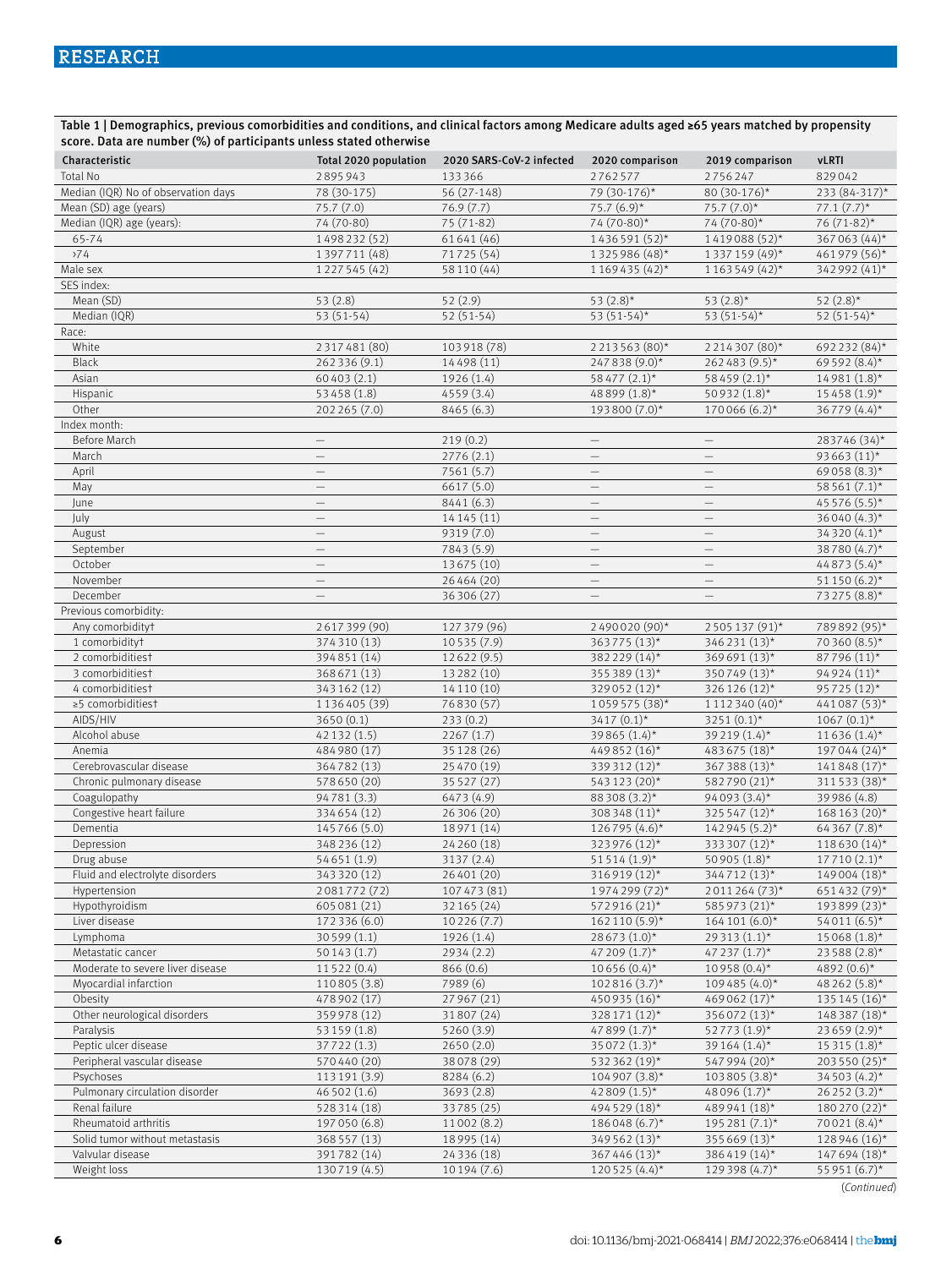#### Table 1 | Continued

| Characteristic                                                | Total 2020 population    | 2020 SARS-CoV-2 infected | 2020 comparison          | 2019 comparison          | <b>vLRTI</b>             |
|---------------------------------------------------------------|--------------------------|--------------------------|--------------------------|--------------------------|--------------------------|
| Previous conditions:                                          |                          |                          |                          |                          |                          |
| Alzheimer's dementia                                          | 165953 (5.7)             | 20761 (16)               | 145 192 (5.3)*           | $162413(5.9)$ *          | 73722 (8.9)*             |
| Asthma                                                        | 184855 (6.4)             | 11222 (8.4)              | $173633(6.3)$ *          | 182913 (6.6)*            | 94 302 (11)*             |
| Cystic fibrosis                                               | 240(0.0)                 | 15(0.0)                  | 225(0.0)                 | 259(0.0)                 | 150(0.0)                 |
| Immunodeficiency                                              | 32836 (1.1)              | 2024(1.5)                | $30812(1.1)^*$           | $30174(1.1)$ *           | 12802(1.5)               |
| Pulmonary fibrosis                                            | 43809 (1.5)              | 2992 (2.2)               | $40817(1.5)^*$           | 43 218 (1.6)*            | 23 922 (2.9)*            |
| Sickle cell disease                                           | 1214(0.0)                | 87(0.1)                  | $1127(0.0)*$             | $1216(0.0)*$             | 355 $(0.0)*$             |
| Smoking                                                       | 157912 (5.5)             | 5878 (4.4)               | $152034(5.5)^*$          | 152473 (5.5)*            | $61085(7.4)$ *           |
| Thalassemia                                                   | 3818 (0.1)               | 167(0.1)                 | 3651(0.1)                | 3732 (0.1)               | 1125(0.1)                |
| Type 1 diabetes                                               | 38 290 (1.3)             | 3042 (2.3)               | $35248(1.3)$ *           | $43634(1.6)$ *           | $20476(2.5)$ *           |
| Type 2 diabetes                                               | 845 195 (29)             | 51516 (39)               | 793679 (29)*             | 818570 (30)*             | 282 907 (34)*            |
| Mean (SD) previous inpatient length of stay (days)            | 1.3(7.0)                 | 3.6(14)                  | $1.2(6.5)^{*}$           | $1.4(7.4)^*$             | 3.6(14)                  |
| Previous primary care physician visit (yes)                   | 2458360 (85)             | 114867 (86)              | 2 3 4 3 4 9 3 (8 5)*     | 576228 (21)*             | $186810(23)$ *           |
| Mean (SD) No of previous primary care physician<br>visit days | 4.1(4.2)                 | 4.9(4.9)                 | 4.1 $(4.2)$ *            | $1(2.7)^{*}$             | $1.4(3.6)$ *             |
| Previous cardiology visit (yes)                               | 888432 (31)              | 54460 (41)               | 833972 (30)*             | 188419 (6.8)*            | 76411 (9.2)*             |
| Mean (SD) No of previous cardiology visit days                | 1(2.7)                   | 1.6(4.1)                 | $0.9(2.6)$ *             | $0.2(1.2)^{*}$           | $0.3(1.7)^*$             |
| Previous nephrology visit (yes)                               | 120015 (4.1)             | 9810 (7.4)               | 110 205 (4.0)*           | 35 979 (1.3)*            | $16579(2.0)$ *           |
| Mean (SD) No of previous nephrology visit days                | 0.2(1.8)                 | 0.5(3.5)                 | $0.2(1.6)^*$             | $0(0.7)^*$               | $0.1(1.3)^*$             |
| Region:                                                       |                          |                          |                          |                          |                          |
| South                                                         | 1123526 (39)             | 53607 (40)               | 1069919 (39)*            | $1117232(41)$ *          | 368 255 (44)*            |
| Midwest                                                       | 552853 (19)              | 28 356 (21)              | 524497 (19)*             | 500 534 (18)*            | 152618 (18)*             |
| Northeast                                                     | 396474 (14)              | 21609 (16)               | 374865 (14)*             | 379921 (14)*             | 105 980 (13)*            |
| West                                                          | 820433 (28)              | 29684 (22)               | 790749 (29)*             | 756550 (27)*             | $201635(24)$ *           |
| <b>Unknown</b>                                                | 2657(0.1)                | 110(0.1)                 | 2547(0.1)                | 2010(0.1)                | $554(0.1)$ *             |
| Clinical characteristics‡:                                    |                          |                          |                          |                          |                          |
| Covid ICU visit (yes)                                         | $\overline{\phantom{m}}$ | 8569 (6.4)               | $\qquad \qquad -$        | $\overline{\phantom{m}}$ | $\qquad \qquad -$        |
| Covid hospital admission status (yes)                         | $=$                      | 35 939 (27)              | $\overline{\phantom{0}}$ | $\overline{\phantom{0}}$ | $\overline{\phantom{0}}$ |
| Diagnostic method§:                                           |                          |                          |                          |                          |                          |
| PCR test positive                                             | $\overline{\phantom{m}}$ | 26 151 (20)              | -                        | $\qquad \qquad -$        | $\qquad \qquad -$        |
| Clinical diagnosis (not PCR test)                             | $\overline{\phantom{0}}$ | 107 215 (80)             | $\overline{\phantom{0}}$ | $\qquad \qquad -$        | $\overline{\phantom{0}}$ |

IQR=interquartile range; SD=standard deviation; SES=socioeconomic status; vLRTI=viral lower respiratory tract illness; ICU=intensive care unit; PCR=polymerase chain reaction; observation days=measured from the index date to the end of the member observation period.

\*All P values ≤0.05 comparing SARS-CoV-2 individuals with three comparison groups with two sided Student's t test or Pearson x<sup>2</sup> test.

†Includes all comorbidities and conditions listed.

‡Covid ICU visit=having an inpatient claim with a clinical diagnosis related to covid-19 and a revenue code related to intensive care (0200, 0201, 0202, 0209); Covid hospital admission status=having an inpatient claim with a clinical diagnosis related to covid-19.

§Presented as hierarchical (ie, those with a positive PCR test positive are shown first, even if they had a clinical diagnosis, and then those that had only a clinical diagnosis and no positive PCR test), although individuals might have more than one diagnostic method recorded.

> 8.51) for respiratory failure compared with the 2020 comparison group (eTable 4b). For the most frequently reported symptoms of fatigue and myalgias in the postacute infection phase, the estimated risk differences were 5.80 (95% confidence interval 5.19 to 6.57) per 100 people and 2.25 (1.57 to 2.95), respectively. eTables 4a-b show other sequelae after the acute infection with significant risk differences and hazard ratios relative to the 2020 comparison group.

> Those aged ≥75 years and infected with SARS-CoV-2 had a larger risk difference than those aged 65-74 years for several neurological sequelae, including dementia, encephalopathy, and amnesia (fig 3 and eTable 5a) (all  $P_{interactions} \leq 0.001$ ). Black individuals had a significantly increased risk difference for respiratory failure and acute kidney injury (fig 3 and eTable 5b) (all P<sub>interaction</sub>≤0.001). We found the same pattern for sex, with men having a significantly higher risk difference for respiratory failure and acute kidney injury (fig 3 and eTable 5c) (all  $P_{interactions} \le 0.001$ ). The 2020 cohort admitted to hospital for covid-19 had significantly higher risks (all  $P_{interactions} \le 0.001$ ) for sequelae after the acute infection than those not requiring hospital admission for most of the diagnoses, including cardiovascular, cerebrovascular, respiratory, and

neurological sequelae, diabetes, kidney injury, mental health, and fatigue (fig 3 and eTable 5d).

#### **Discussion**

Although research on sequelae after acute SARS-CoV-2 infection is now available for large general populations of patients and cohorts of patients who were admitted to hospital for covid-19, $1^{1-7}$  few data are available for older adults. In a recent large meta-analysis of 45 studies examining sequelae after acute SARS-CoV-2 infection, only three studies had a median age >65 years (n=251 patients).<sup>1</sup>

We estimated that during the post-acute period, 32 of every 100 individuals aged ≥65 years infected with SARS-CoV-2 had a diagnosis of one or more new clinical sequelae that required medical attention. These outcomes included chronic respiratory failure, cardiac sequelae (including cardiac rhythm disorders and acute coronary syndromes), hypercoagulability, neurological disorders (such as encephalopathy, dementia, memory difficulties, and stroke), kidney injury, diabetes, and anemia. Comparing individuals with SARS-CoV-2 with those with viral lower respiratory tract illness, however, differences in postacute sequelae were small and significant only for an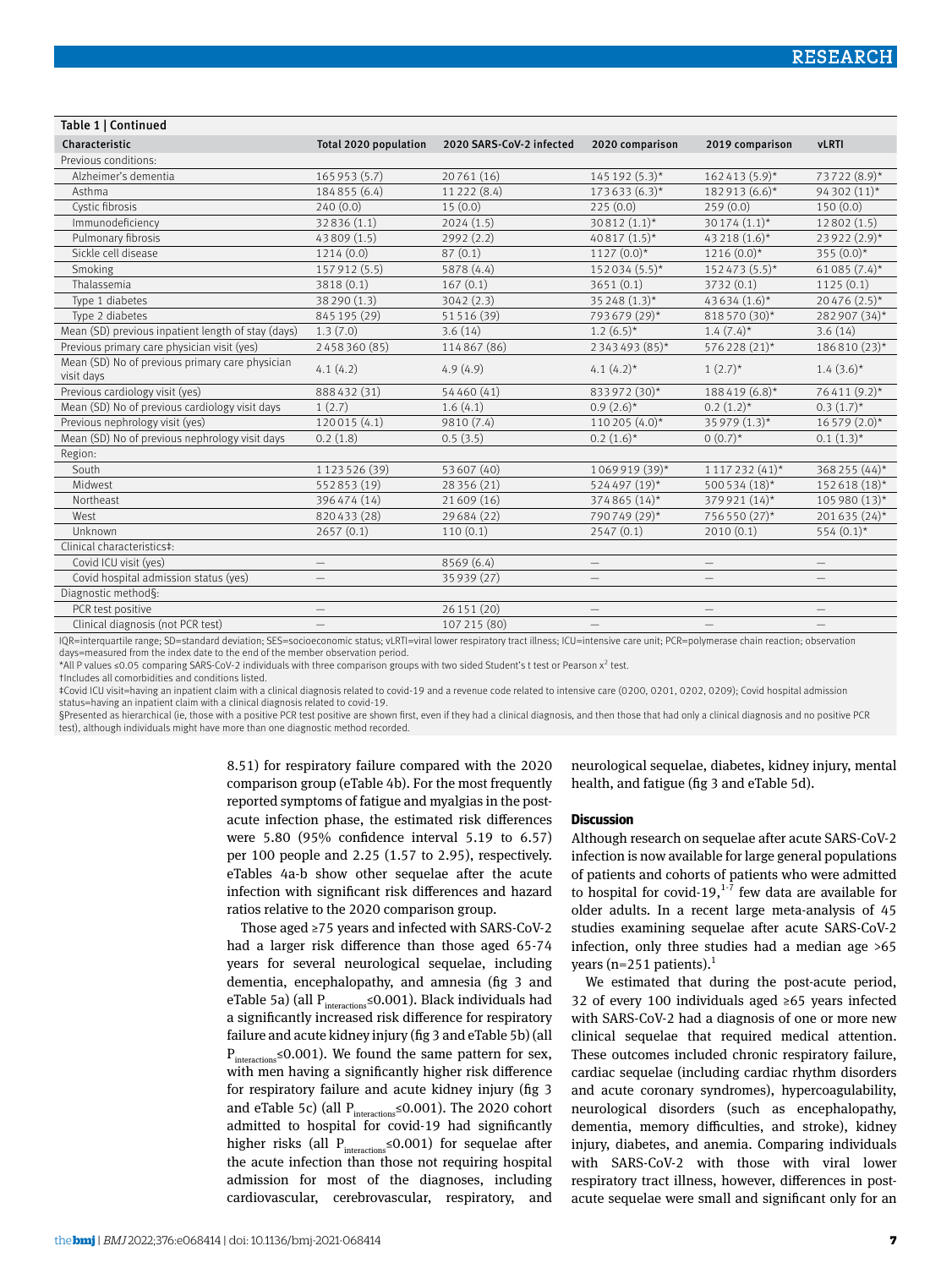| tPs0.001 (McNemar test).     | *Sequelae are new or persistent clinical diagnoses determined 21 or more days after the  |                                     | vLRTI=viral lower respiratory tract illness. Only matched SARS-CoV-2 and comparison group pairs are included, both having at least 21 days of observation from the index date.                                                    |                                    | index date and were not present up to 14 days before the index date. |                                                   |                                    |                                     |                                                    |
|------------------------------|------------------------------------------------------------------------------------------|-------------------------------------|-----------------------------------------------------------------------------------------------------------------------------------------------------------------------------------------------------------------------------------|------------------------------------|----------------------------------------------------------------------|---------------------------------------------------|------------------------------------|-------------------------------------|----------------------------------------------------|
|                              |                                                                                          |                                     |                                                                                                                                                                                                                                   |                                    |                                                                      |                                                   |                                    |                                     |                                                    |
|                              | illness comparison cohorts, and subpopulation cohorts per 100 individuals                |                                     | Table 3   Number/total Number (%) of adults aged ≥65 years with sequelae* after acute covid-19 infection in the SARS-CoV-2 infected cohort, and the 2020, 2019, and viral lower respiratory tract                                 |                                    |                                                                      |                                                   |                                    |                                     |                                                    |
| Cohort                       | SARS-CoV-2 infected<br>$(n=87337)$                                                       | 2020 comparison<br>$group(n=87337)$ | 2020 comparison<br>group difference<br>$(95%$ Cl)                                                                                                                                                                                 | SARS-CoV-2 infected<br>$(n=88070)$ | 2019 comparison<br>group (n=88070)                                   | 2019 comparison<br>group difference<br>$(95%$ CI) | SARS-CoV-2 infected<br>$(n=73490)$ | vLRTI comparison<br>group (n=73490) | vLRTI comparison<br>group difference<br>$(95%$ CI) |
| Overall                      | 27698/87337 (32)                                                                         | 18 119/87 337 (21)                  | 11 (10.6 to 11.4) <sup>†</sup>                                                                                                                                                                                                    | 28049/88070 (32)                   | 21070/88070 (24)                                                     | $7.9 (7.5 to 8.3)$ t                              | 23982/73490 (33)                   | 25028/73490 (34)                    | $-1.4(-1.9 to -0.9)$ t                             |
| Age (years):                 |                                                                                          |                                     |                                                                                                                                                                                                                                   |                                    |                                                                      |                                                   |                                    |                                     |                                                    |
| $\frac{1}{2}$                | 15946/46350 (34)                                                                         | 10537/46350 (23)                    | $12.2$ ) †‡<br>11.7 (11.1 to                                                                                                                                                                                                      | 16 315/47 400 (34)                 | 12630/47400 (27)                                                     | 7.8 (7.2 to 8.4) <sup>†</sup>                     | 14333/40937 (35)                   | 15468/40937(38)                     | $-2.8$ $(-3.4$ to $-2.1$ ] t                       |
| 65-74                        | 11495/40051(29)                                                                          | 7266/40051(18)                      | $1.1$ ) $\uparrow \uparrow$<br>10.6 (10 to 1                                                                                                                                                                                      | 11689/40750(29)                    | 8233/40750 (20)                                                      | 8.5 $(7.9 10 9.1)$                                | 9445/31793 (30)                    | 9306/31793(29)                      | $0.4 (-0.3 to 1.1)$ #                              |
| Race:                        |                                                                                          |                                     |                                                                                                                                                                                                                                   |                                    |                                                                      |                                                   |                                    |                                     |                                                    |
| <b>Black</b>                 | 3827/10292 (37)                                                                          | 2624/10292 (26)                     | $12.9$ <sup>+</sup><br>11.7 (10.5 to                                                                                                                                                                                              | 3399/9320 (37)                     | 2757/9320 (30)                                                       | $6.9(5.5 \text{ to } 8.2)$ <sup>†</sup>           | 2431/6475 (38)                     | 2661/6475 (41)                      | $-3.6(-5.2 \text{ to } -1.9)$ †‡                   |
| White                        | $\begin{pmatrix} 31 \end{pmatrix}$<br>20793/67027                                        | 13466/67027 (20)                    | 11.4<br>10.9 (10.5 to                                                                                                                                                                                                             | 21171/68009 (31)                   | 15875/68009 (23)                                                     | $7.8 (7.3 to 8.3)$ t                              | 18192/56338 (32)                   | 18840/56338 (33)                    | $-1.2$ (-1.7 to $-0.6$ ) <sup>++</sup>             |
| Sex:                         |                                                                                          |                                     |                                                                                                                                                                                                                                   |                                    |                                                                      |                                                   |                                    |                                     |                                                    |
| Women                        | 15552/49054(32)                                                                          | 10389/49054 (21)                    | 10.5 (10 to 11.1) <sup>†</sup>                                                                                                                                                                                                    | 15844/49853(32)                    | 12256/49853(25)                                                      | 7.2 (6.6 to 7.8) †‡                               | 13421/41363(32)                    | 13920/41363(34)                     | $-1.2(-1.8$ to $-0.6$ t                            |
| Men                          | 11898/37503(32)                                                                          | 7580/37503 (20)                     | $12.1$ ] †<br>11.5 (10.9 to                                                                                                                                                                                                       | 12183/38208 (32)                   | 8947/38 208 (23)                                                     | 8.5 (7.8 to 9.1) t‡                               | 10469/31941 (33)                   | 11017/31941(35)                     | $-1$ <sup>+</sup><br>$-1.7(-2.4)$                  |
| Covid-19 hospital admission: |                                                                                          |                                     |                                                                                                                                                                                                                                   |                                    |                                                                      |                                                   |                                    |                                     |                                                    |
| Admitted for<br>$covid-19$   | 10906/23486 (46)                                                                         | 5359/23486 (23)                     | $24.5$ ) †‡<br>23.6 (22.8 to                                                                                                                                                                                                      | 11082/23887 (46)                   | 6538/23887 (27)                                                      | 19 (18.2 to<br>19.9)†‡                            | 10750/22861 (47)                   | 8721/22861 (38)                     | 8.9 (8 to 9.8) †‡                                  |
| Not admitted<br>for covid    | 16798/63690(26)                                                                          | 12710/63690(20)                     | $\ddagger$<br>6.4(6 to 6.9)                                                                                                                                                                                                       | 16859/64194 (26)                   | 14618/64194 (23)                                                     | 3.5 (3 to 4) <sup>+</sup>                         | 13661/50512 (27)                   | 17 383/50 512 (34)                  | $-7.4(-7.9 to -6.8)$ #                             |
| tPs0.001 (McNemartest)       | #Significant (P≤0.05) interaction term between subgroup and SARS-CoV-2 infection status. |                                     | vLRTI=viral lower respiratory tract illness. Only matched SARS-CoV-2 and comparison group pairs are included, both having at least 21 days of observation from the index date.<br>*Sequelae are new or persistent clinical diagno |                                    |                                                                      |                                                   |                                    |                                     |                                                    |

| In within matched cohorts per 100 individuals |  |  |  |
|-----------------------------------------------|--|--|--|
|                                               |  |  |  |
|                                               |  |  |  |

2019 comparison group<br>difference (95% Cl) Table 2 | Number (%) of adults aged ≥65 years with sequelae after acute covid-19 infection within matched cohorts per 100 individuals 2020 comparison group SARS-CoV-2 infected Table 2 | Number (%) of adults aged ≥65 years with sequelae after acute covid-19 infectio SARS-CoV-2 infected 2020 comparison

2020 comparison group difference (95% CI)

difference (95% CI)

 $-11(-11.4 to -10.6)$ t

 $3(2.7 \text{ to } 3.3)$ t  $8(7.7 to 8.3)$ t

11382 (13) 69218 (79) 6737 (7.7)

SARS-CoV-2 infected (n=88 070)

 $(n=88070)$ 60021 (68) 14075 (16) 13974 (16)

2019 comparison group (n=88 070)

2019 comparison group (n=88 070) None 59 639 (68) 69 218 (79) −11 (−11.4 to −10.6)† 60 021 (68) 67 000 (76) −7.9 (−8.3 to −7.5)† 49 508 (67) 48 462 (66) 1.4 (0.9 to 1.9)†

13 992 (16) 11 382 (13) 37 to 3.3)† 14 075 (16) 1.9 (14) 12361 (14) 14 075 (16) 11 962 (16) 11 962 (16) 11 963 (16) ≥2 13 706 (16) 6737 (7.7) 8 (7.7 to 8.3)† 13 974 (16) 8709 (9.9) 6 (5.7 to 6.3)† 12 020 (16) 13 035 (18) −1.4 (−1.8 to −1)†

12361 (14) 67000 (76) 8709 (9.9)

2019 comparison group difference (95% CI)

 $-7.9(-8.3 to -7.5)$ t  $1.9(1.6 \text{ to } 2.3)$ t  $6 (5.7 to 6.3)$ t

SARS-CoV-2 infected (n=73 490)

infected (n=73490) SARS-CoV-2 49508 (67) 11962 (16) 12020 (16)

vLRTI comparison group (n=73 490)

vLRTI comparison group (n=73490) 48462 (66) 11993(16) 13035(18)

vLRTI comparison group difference (95% CI)

vLRTI comparison group<br>difference (95% CI)

 $-1.4$   $(-1.8$  to  $-1)$ <sup>†</sup>  $1.4 (0.9 to 1.9)$ t  $0 (-0.4 to 0.3)$ 

Sequelae\*

None

 $(n=87337)$ 59639 (68) 13992(16) 13706(16)

 $\overline{\phantom{0}}$ 

 $\geq$ 

SARS-CoV-2 infected (n=87 337)

2020 comparison group (n=87 337)

group (n=87337)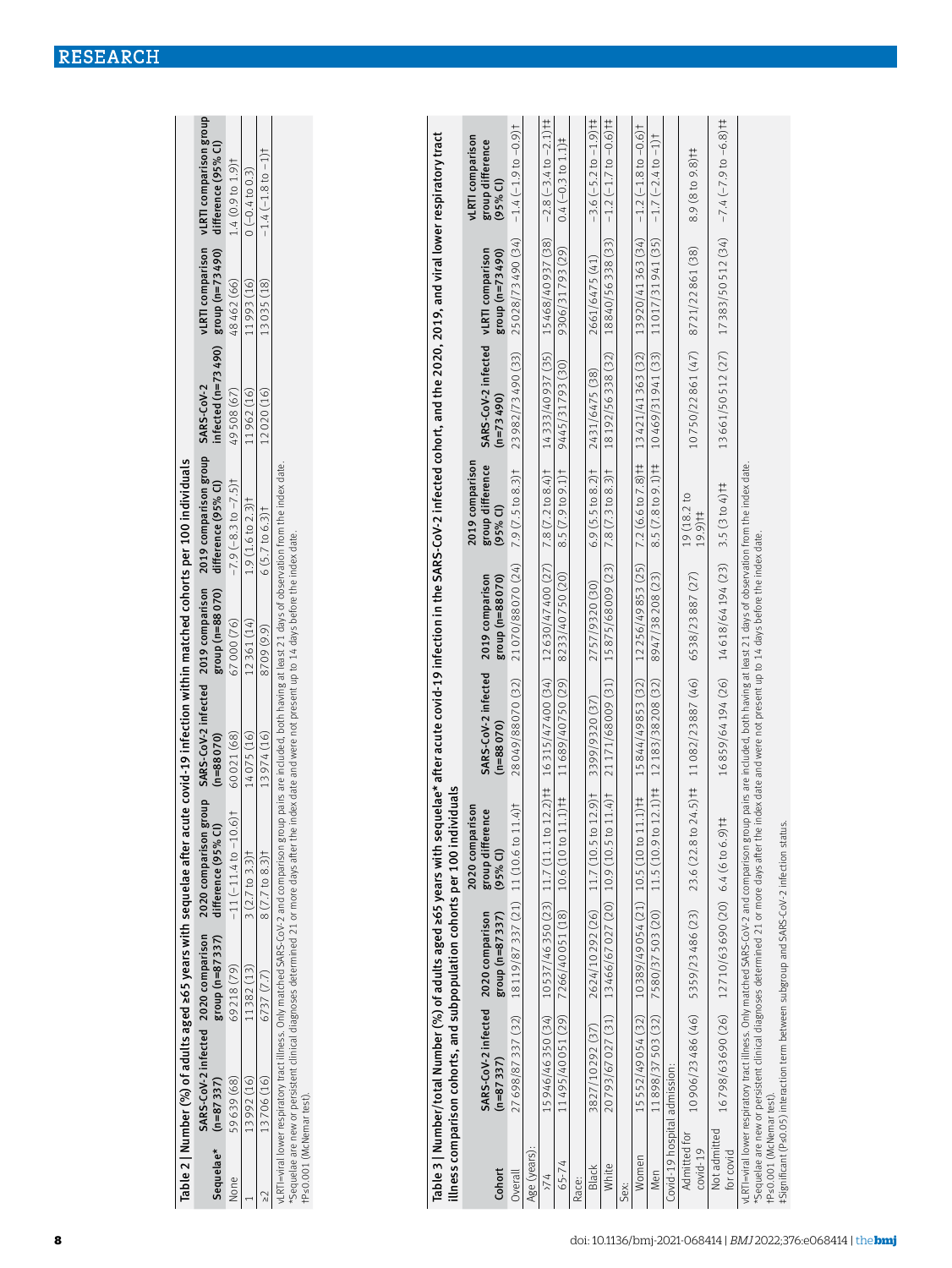

Fig 2 | SARS-CoV-2 group versus 2020 comparison group for risk difference per 100 individuals (left) and hazard ratio (right) for clinical sequelae in post-acute phase. Clinical sequelae are diagnoses with incidence ≥ 1 per 100 in the SARS-CoV-2 group at 120 days after the start of the post-acute phase (index date +21 days) and highest in hierarchy if an aggregate or group diagnosis is noted. This rule was adopted to avoid confidence intervals that were too wide to display. Symptoms are not displayed. eTables 4a-b list all associations for each of the 53 outcomes. Symbols indicate significant risk difference or hazard ratio (Bonferroni corrected P value ≤0.05); atopic dermatitis=negative control. \*Aggregate diagnosis includes all subdiagnoses (eTable 1). DVT=deep vein thrombosis; PE=pulmonary embolism; PAO=peripheral arterial occlusion; CHF=congestive heart failure

increased risk of respiratory failure, post-viral fatigue, and dementia. Although admission to hospital for covid-19 was associated with a markedly increased risk of persistent and new sequelae for almost all clinical conditions, the larger population of patients aged ≥65 years who did not require admission to hospital for covid-19 were still at risk for persistent or new clinical sequelae in the post-acute phase.

### Comparison with other studies

The incidence of sequelae after acute SARS-CoV-2 infection seemed to be much lower in patients with less severe disease. An analysis of data from the US Veterans Affairs compared incident sequelae at six months in 73435 survivors of covid-19 who were not admitted to hospital for covid-19 with almost five million patients cared for in the Veterans Affairs health system who did not have a diagnosis of covid-19. $3$  Similarly, we conducted a retrospective analysis of 266586 adults aged 18-65 years who were commercially insured and infected with SARS-CoV-2 and from the same data warehouse as this study. $7$  Although the estimated risk differences were smaller in both of these studies compared with the older population in this study, the types of sequalae found in excess among patients infected with SARS-CoV-2 were similar, and the most common were respiratory disease, hypertension, sleep disorders, nervous system disorders, myalgias, and fatigue.

Several other studies have examined the long term sequelae of infection with SARS-CoV-2 but not specifically in an older population. Cirulli et al looked at sequelae after SARS-CoV-2 infection in an adult cohort of 357 individuals compared with controls matched by propensity score.<sup>21</sup> Patients tended to have mild disease, with <3% of individuals requiring admission to hospital. At 90 days from the onset of infection, 14.8% still had symptoms. Symptom burden correlated with the severity of the initial infection and the most common sequelae were anosmia or ageusia, or both, cognitive difficulties and memory loss, dyspnea, and chest pain. A study by Lund et al compared 8983 Danish outpatients two weeks to six months after SARS-CoV-2 infection with a cohort matched by propensity score.<sup>22</sup> The SARS-C0V-2 cohort had an increased risk of having a new diagnosis of dyspnea and venous thromboembolism. The authors did not identify an increased risk of other serious sequelae of SARS-CoV-2 infection. We reported an increased risk for multiple serious sequelae in our cohort who did not require admission to hospital for covid-19 (eTable 5d). Stavem et al looked at 451 individuals in Norway 1.5-6 months after the onset of SARS-COV-2 infection<sup>23</sup>: 53% of women and 67% of men were symptom free, whereas 16% reported dyspnea, 12% loss or disturbance of smell, and 10% loss or disturbance of taste.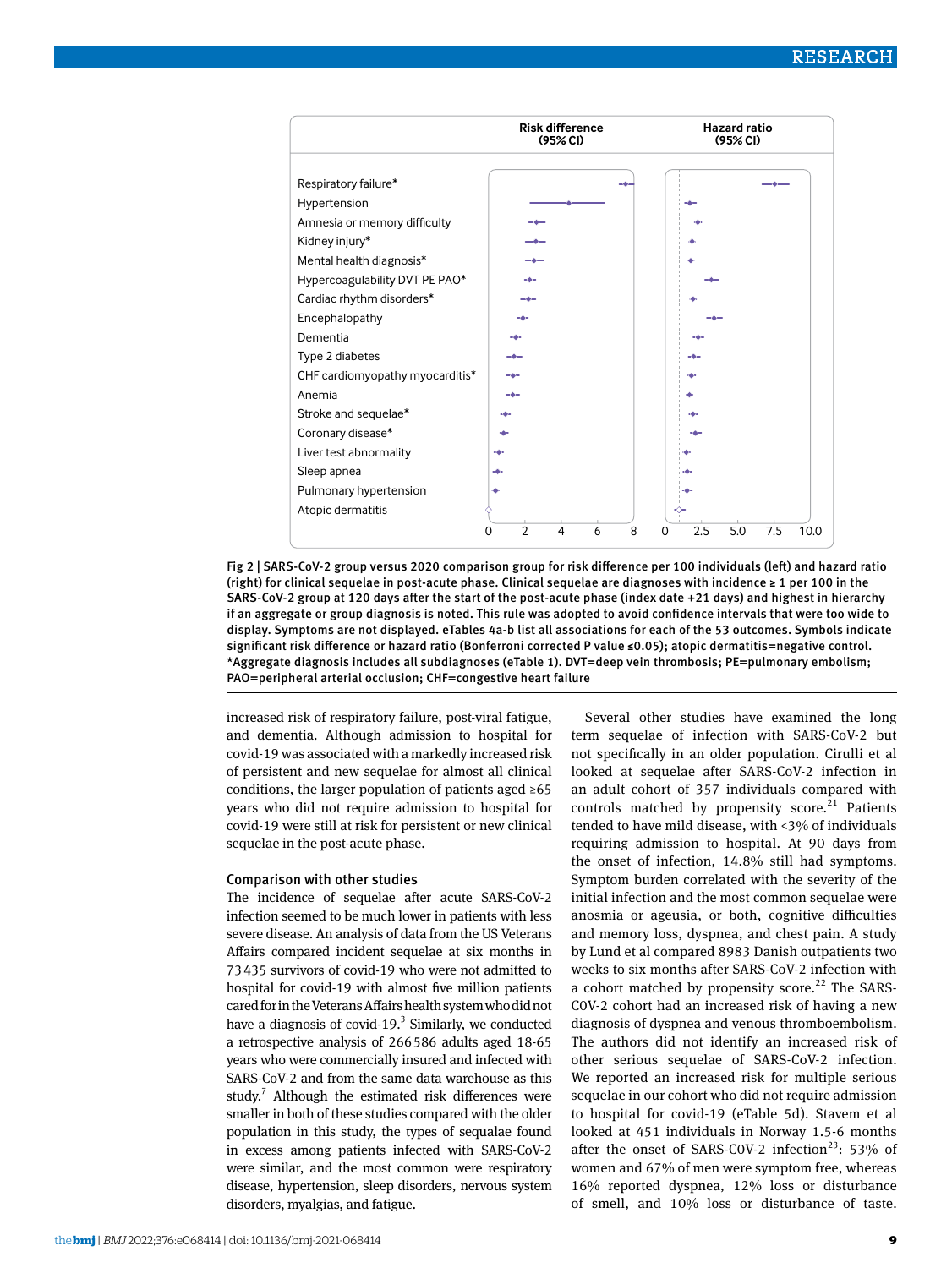# RESEARCH



Fig 3 | Risk difference per 100 individuals for clinical sequelae in post-acute phase by age, race, sex, and admission to hospital for covid-19 in the 2020 cohort. Clinical sequelae are diagnoses with incidence ≥ 1 per 100 in the SARS-CoV-2 group for any subgroup at 120 days after the start of the post-acute phase (index date +21 days) and highest in hierarchy if an aggregate or group diagnosis is noted. This rule was adopted to avoid confidence intervals that were too wide to display. Symptoms are not displayed. eTables 5a-d list all associations for each of the 53 outcomes. Filled symbols indicate significant interaction term (Bonferroni corrected P value ≤0.05); atopic dermatitis=negative control. \*Aggregate diagnosis includes all subdiagnoses (eTable 1)

> Persistent symptoms were related to the severity of the initial illness and the number of comorbidities. The higher risk of persistent and new sequelae in

our study compared with these previous studies is probably because of our focus on those aged ≥65 years, inclusion of those who did and did not require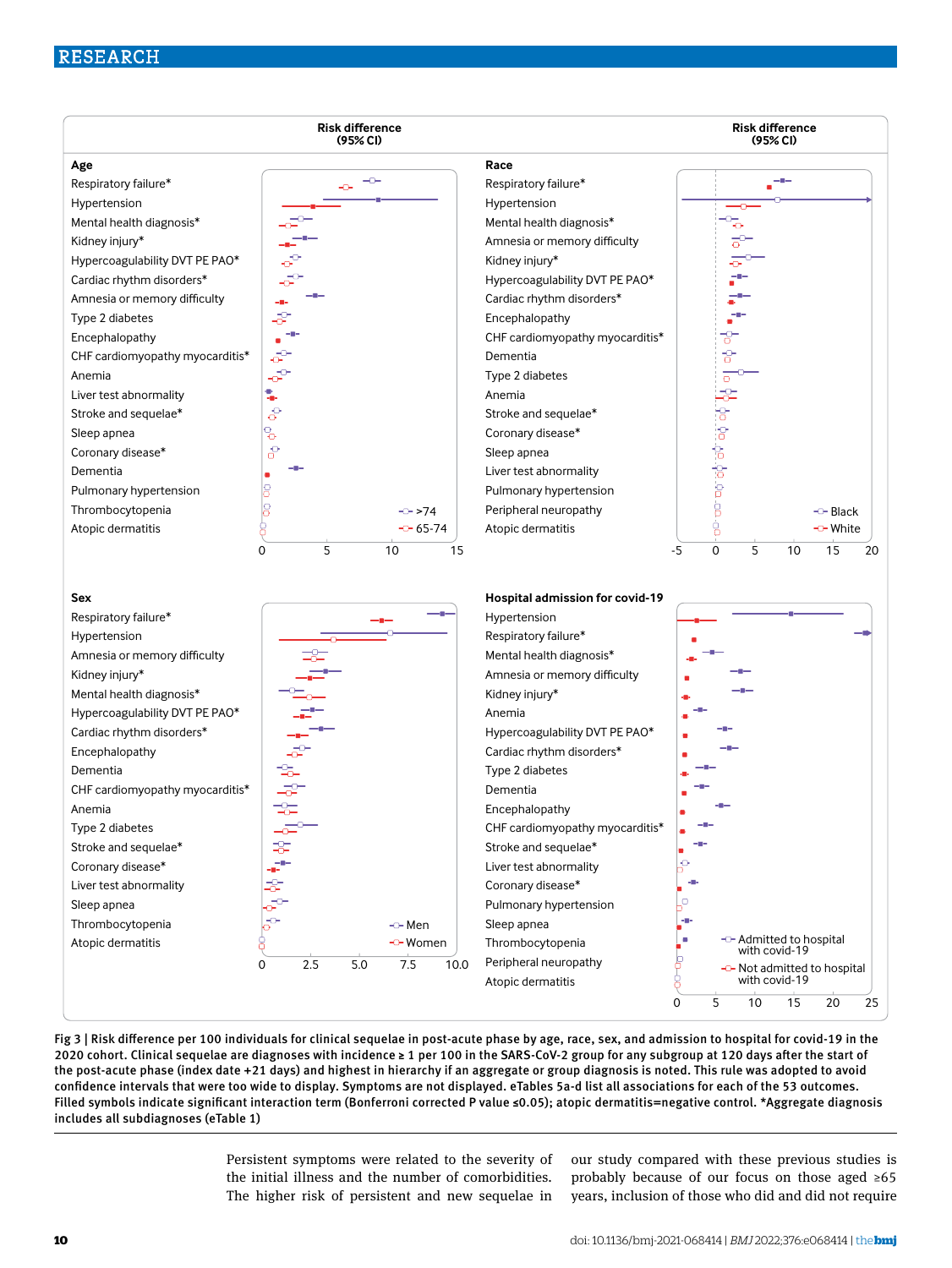admission to hospital, and inclusion of incident and persistent sequelae.

Other studies have examined the natural course and clinical sequelae after infection with SARS-CoV-2 predominantly, but not exclusively, in patients admitted to hospital for covid-19. $1-6$  These studies included symptoms reported by patients and therefore had higher incidences of sequelae. The most common sequelae reported were fatigue, muscle weakness, behavioral health complaints, and respiratory symptoms, including persistent dyspnea. The overall rates of having at least one late sequela in these studies ranged from 51% to 76%.

#### Strengths and limitations of this study

ICD-10 codes have been shown to be valid for many clinical conditions<sup>24</sup> but unreliable for codes based on symptoms.25 Therefore, we anticipate that the true incidence of symptoms is not accurately reflected in ICD-10 codes and would be better determined by surveys where patients report their symptoms, as in some of the previous studies. $1-6$  Other potential limitations of ICD-10 codes are that individuals might be misclassified because of the retrospective nature of the study and the inherent limitation of using claims to define variables. We might not have captured all ICD-10 codes for each outcome, although the most common ones were included. Also, the excess risk for some chronic disease sequelae in the post-acute phase, such as hypertension and dementia, could be because of the increased medical attention after SARS-CoV-2 infection. In these patients, the diagnosis might not truly represent a new condition triggered by SARS-CoV-2 infection. Lastly, many lower respiratory tract illnesses and exacerbations of chronic obstructive pulmonary disease cannot be definitively classified as viral versus bacterial by the treating physician. Therefore, our viral lower respiratory tract illness group probably included individuals with bacterial infections, making this group seem more ill.

One of the strengths of this retrospective analysis was the large sample size that allowed us to assess multiple and infrequent outcomes overall and across multiple comparison groups. Another strength was the standardization and level of precision offered by the use of ICD-10 codes to determine the diagnoses. Also, we used a broad definition of SARS-CoV-2 infection (positive PCR result or clinical diagnosis) which helped to minimize the likelihood of missed patients, thereby producing a more generalizable sample of older adults than has been previously studied.

# Policy implications

With more than 357 million people infected with SARS-CoV-2 worldwide, the number of survivors with sequelae after the acute infection will continue to grow. Our data showed that individuals aged ≥65 years had a higher risk of persistent and new clinical sequelae than younger populations.<sup>7</sup> To best manage these patients, understanding the incidence and clinical course of these post-acute sequelae is important. Our results provide clinicians with a comprehensive understanding of the excess risk for the most important sequelae of SARS-CoV-2 infection in the post-acute phase, affecting adults aged ≥65 years who were admitted to hospital for covid-19 and those who did not require admission to hospital. Understanding the magnitude of risk for the most important clinical sequelae might enhance their diagnosis and the management of individuals with sequelae after acute SARS-CoV-2 infection. Also, our results can help providers and other key stakeholders anticipate the scale of future health complications and improve planning for the use of healthcare resources.

#### Conclusion

In a population of adults aged ≥65 years after acute infection with the SARS-CoV-2 virus, we found that 32% of individuals were diagnosed as having one or more persistent or new clinical sequelae that required medical attention during the post-acute phase of the illness, 11 percentage points higher than a comparator cohort. An increased risk for these sequelae was evident among those who were admitted to hospital for covid-19 disease, but the risk of several sequelae was also increased for men, for those of black race, and for those aged  $\geq$ 75. These data can help to define the sequelae of SARS-CoV-2 infection in the post-acute phase in the older adult population, and to evaluate and manage these patients appropriately.

Contributors: KC, SR, KH, MCD, KGJ, YG, ML, and SED played an active role in all aspects of the development of the research, including design, conduct, and interpretation of the data; preparation, review, and approval of the manuscript; and decision to submit the manuscript for publication. YG was involved in the study design and data curation, and Amy Okaya of Optum Laboratories provided critical review and editing of the manuscript. The corresponding author attests that all listed authors meet authorship criteria and that no others meeting the criteria have been omitted. KC as guarantor accepts full responsibility for the work and the conduct of the study, had access to the data, and controlled the decision to publish.

Funding: The study was funded by Optum Laboratories, the research and development arm of UnitedHealth Group, and the authors KC, SR, KH, SED, YG, MCD, and KGJ are full time employees of UnitedHealth Group. All authors, both internal and external, had full access to all of the data in the study and can take responsibility for the integrity of the data and the accuracy of the data analysis. The funders had no role in considering the study design or in the collection, analysis, interpretation of data, writing of the report, or decision to submit the article for publication.

Competing interests: All authors have completed the ICMJE uniform disclosure form at [www.icmje.org/coi\\_disclosure.pdf](http://www.icmje.org/coi_disclosure.pdf) and declare: support from Optum Laboratories for the submitted work; no financial relationships with any organizations that might have an interest in the submitted work in the previous three years; no other relationships or activities that could appear to have influenced the submitted work. KC declares consulting from Pfizer. ML declares honoraria/consulting from Merck, Sanofi-Pasteur, Bristol Myers-Squibb, and Antigen Discovery; research funding (institutional) from Pfizer; and unpaid scientific advisory services to Janssen, Astra-Zeneca, One Day Sooner, and Covaxx (United Biomedical).

Ethical approval: This research was determined to be exempt from human research regulations by the UnitedHealth Group Office of Human Research Affairs (Action ID: 2020-0076-01).

Data sharing: The data are proprietary and are not available for public use but, under certain conditions, might be made available to editors and their approved auditors under a data use agreement to confirm the findings of this study.

The lead author and manuscript's guarantor, KC, affirms that this manuscript is an honest, accurate, and transparent account of the study being reported; that no important aspects of the study have